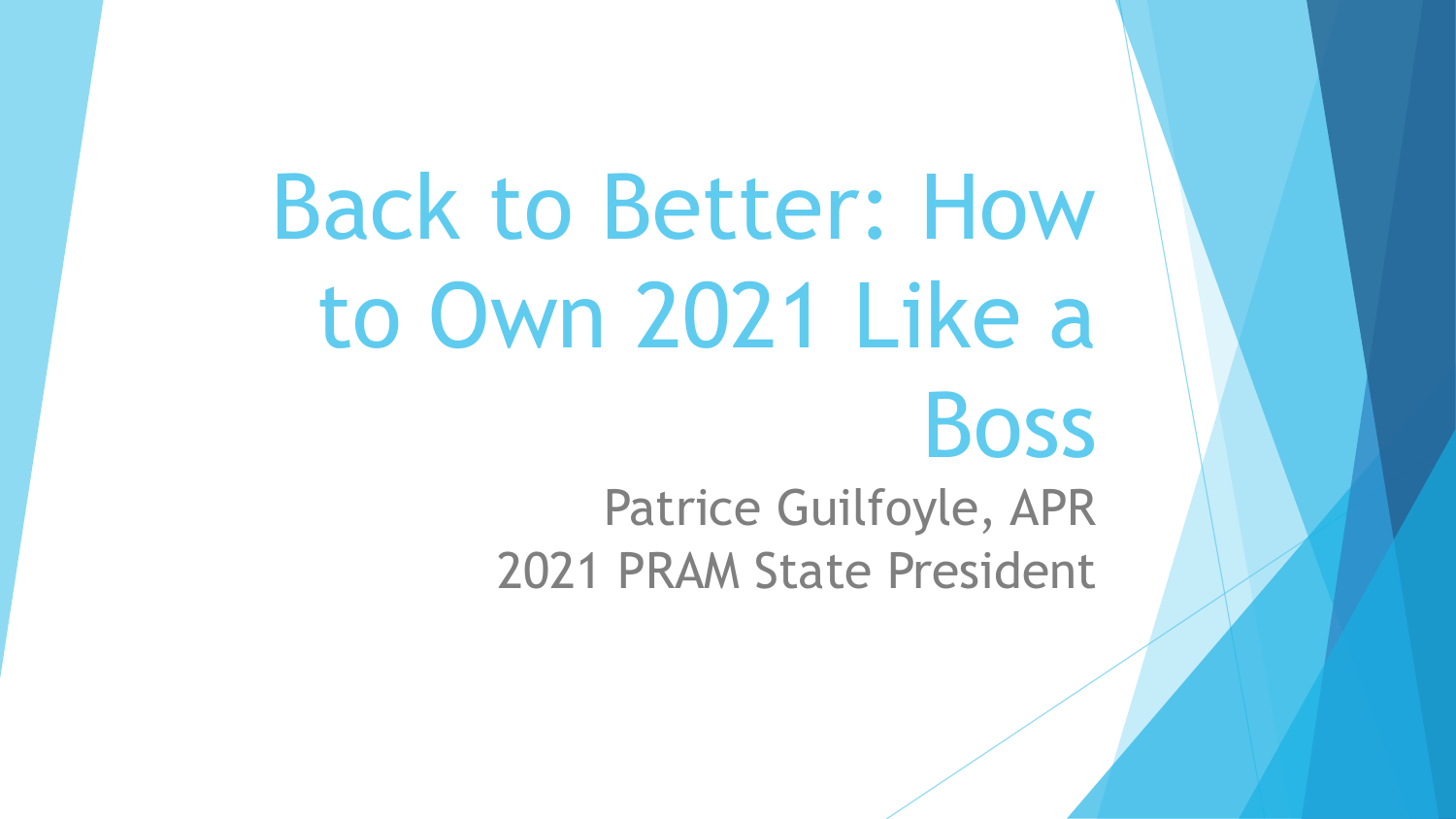#### 2020 was exhausting



#### **How it started How's it going**

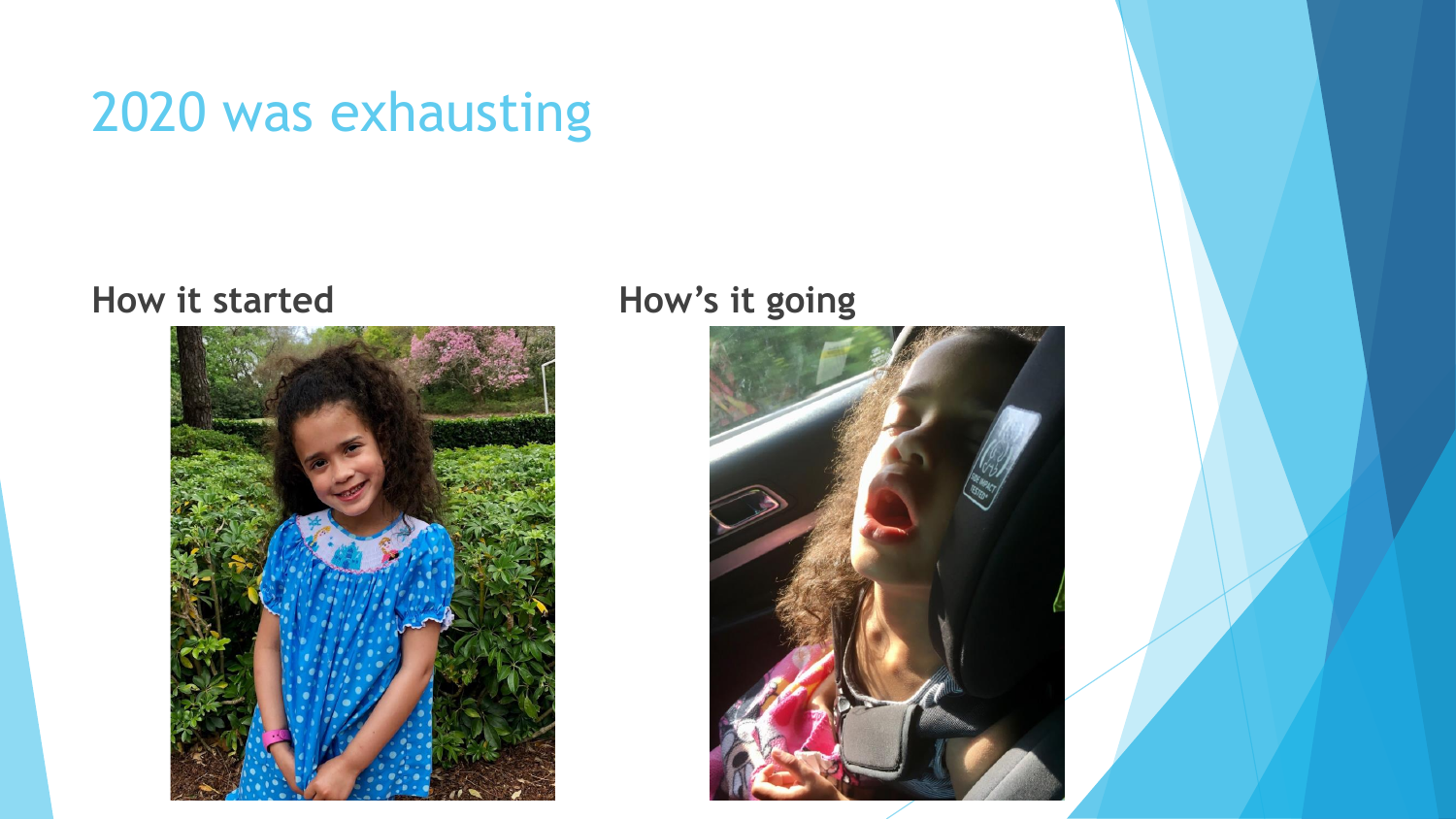# Four Key Lessons from 2020

Take a closer look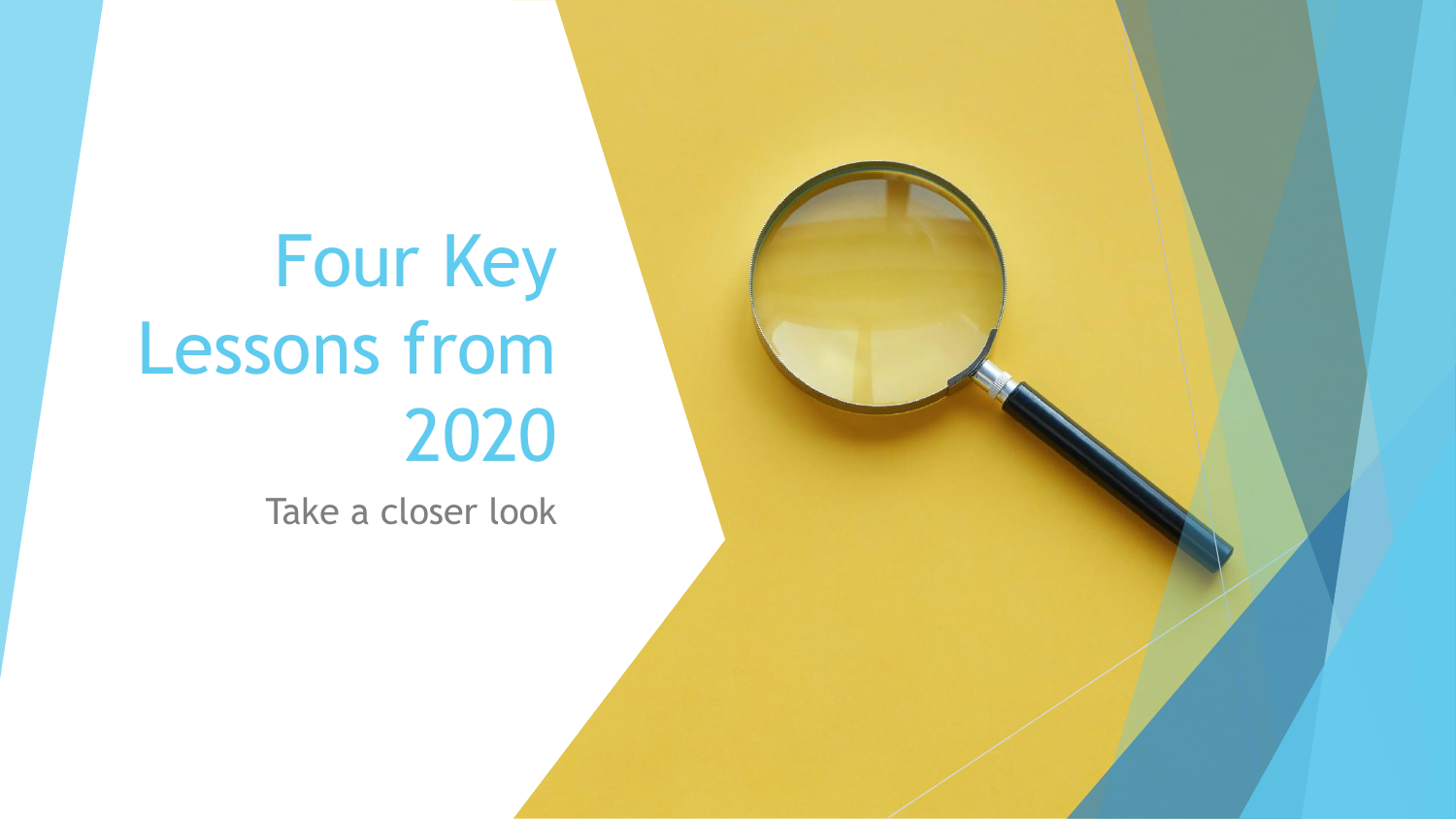Transparency and honesty are essential.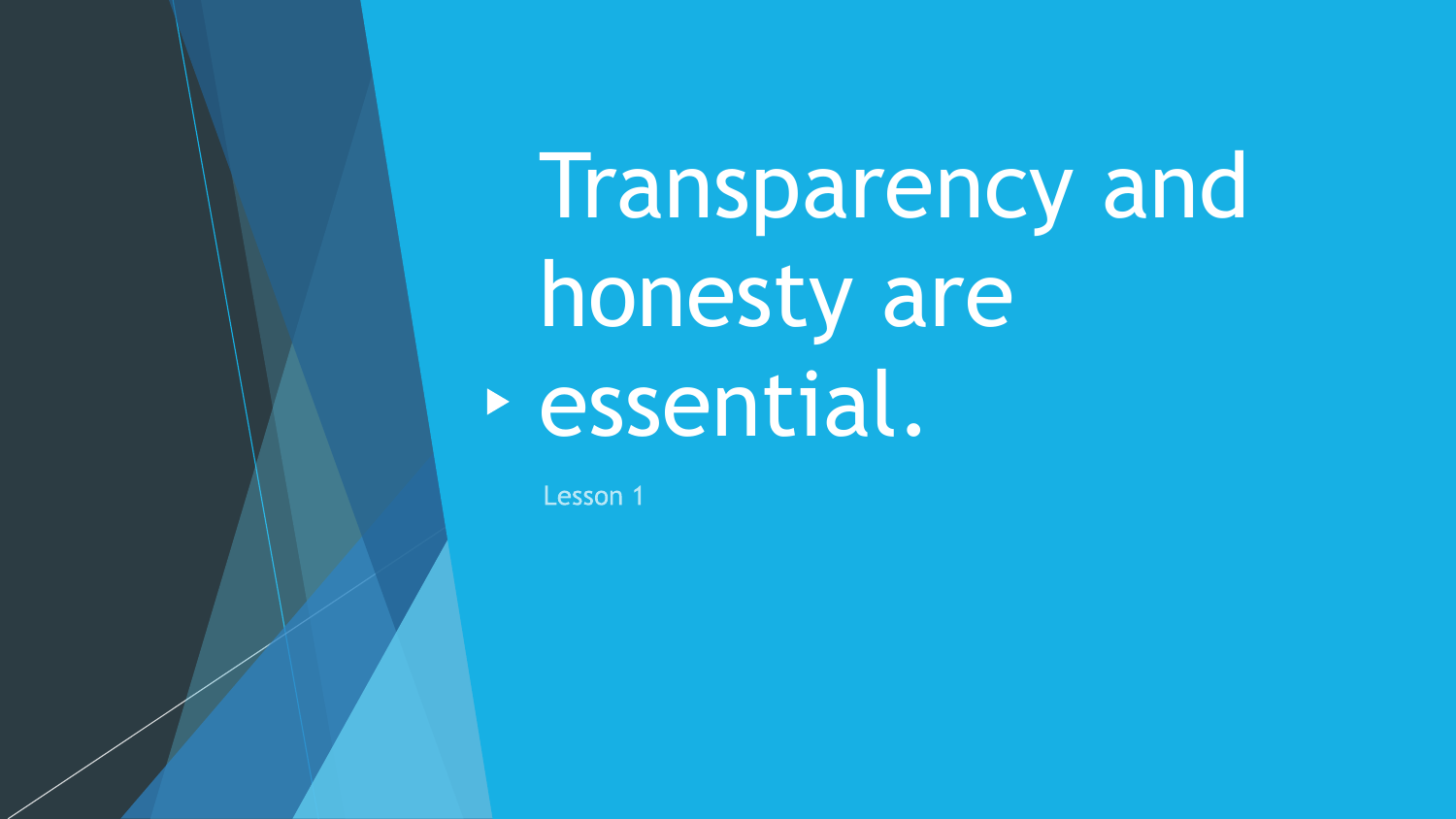## Transparency and honesty

 **It's ethical. Dishonesty has consequences.**

*California Governor In Hot Water For Attending Dinner Party Amid COVID-19 Surge*

*Gov. Gavin Newsom has apologized for the event at the famed French Laundry restaurant, but troublesome details continue to emerge.*

-*New York Times editorial*

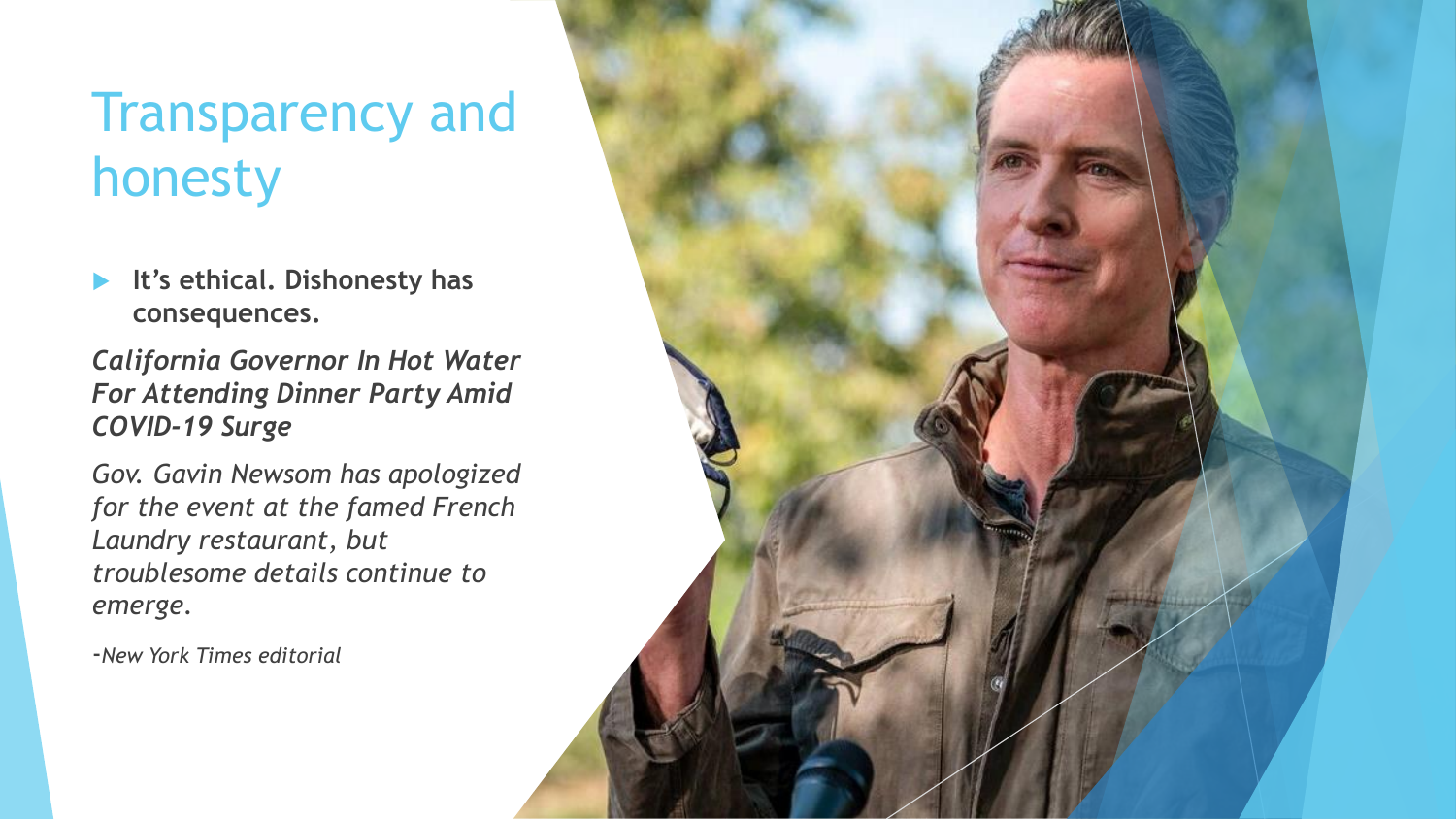## Transparency and honesty

- It's ethical. Dishonesty has consequences.
- **Admit mistakes, apologize, take steps to do something about it and tell what you're doing about it.**

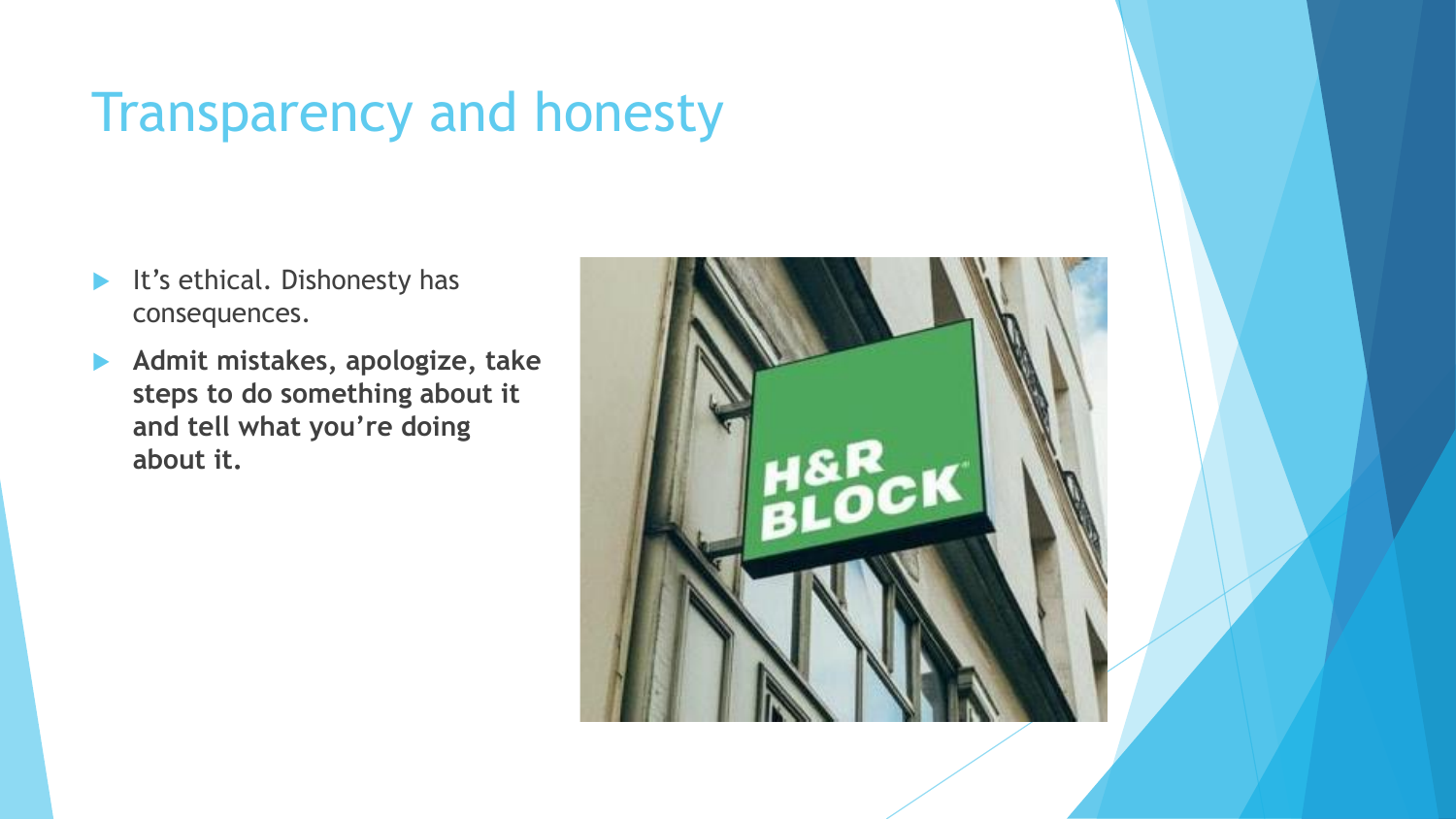#### Transparency and honesty



- It's ethical. Dishonesty has consequences.
- Admit mistakes, make amends, take steps to do something about it and tell what you're doing about it.
- **If you don't know, say so. Make no promises.**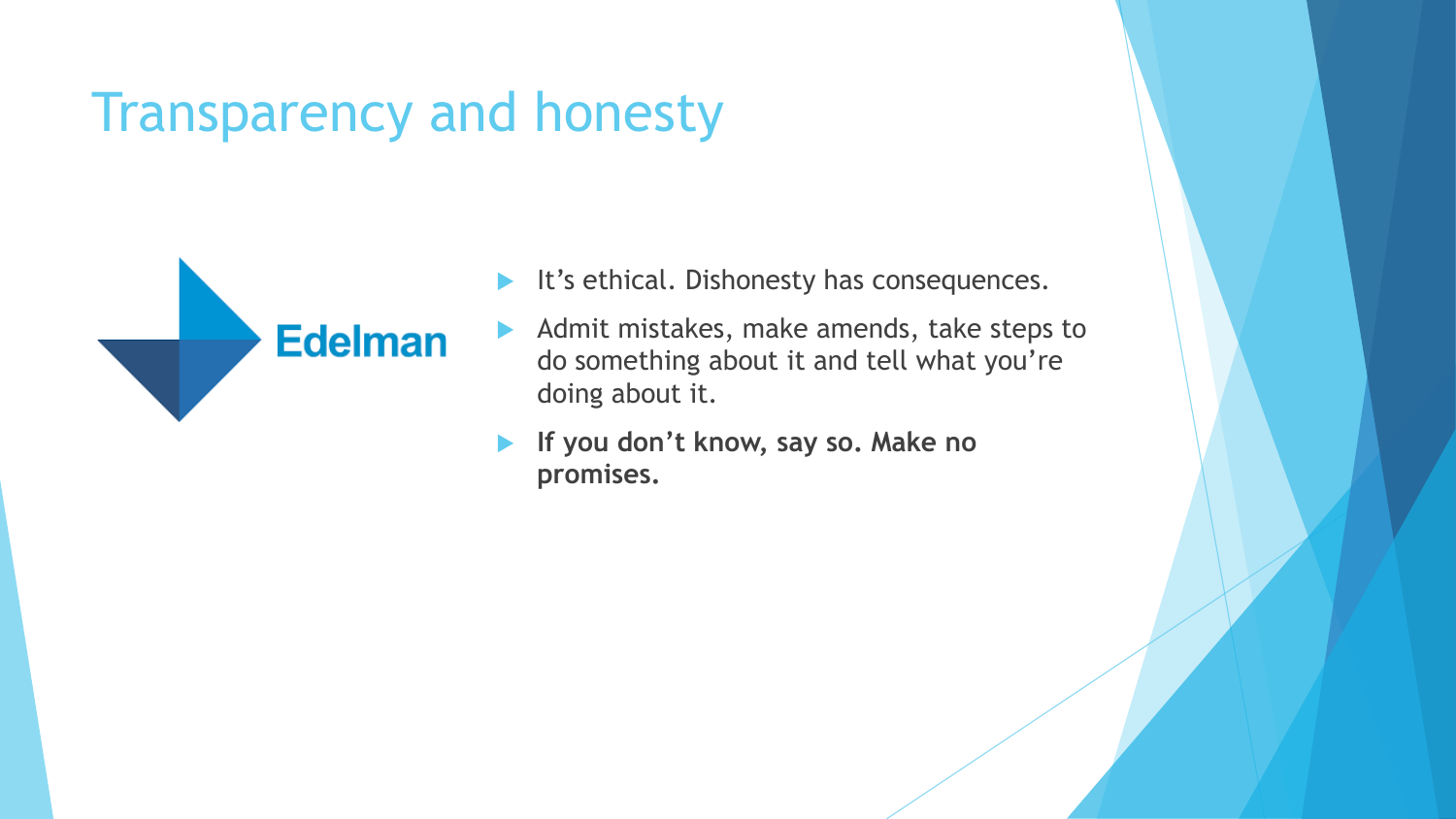Compassion and leadership never go • out of style.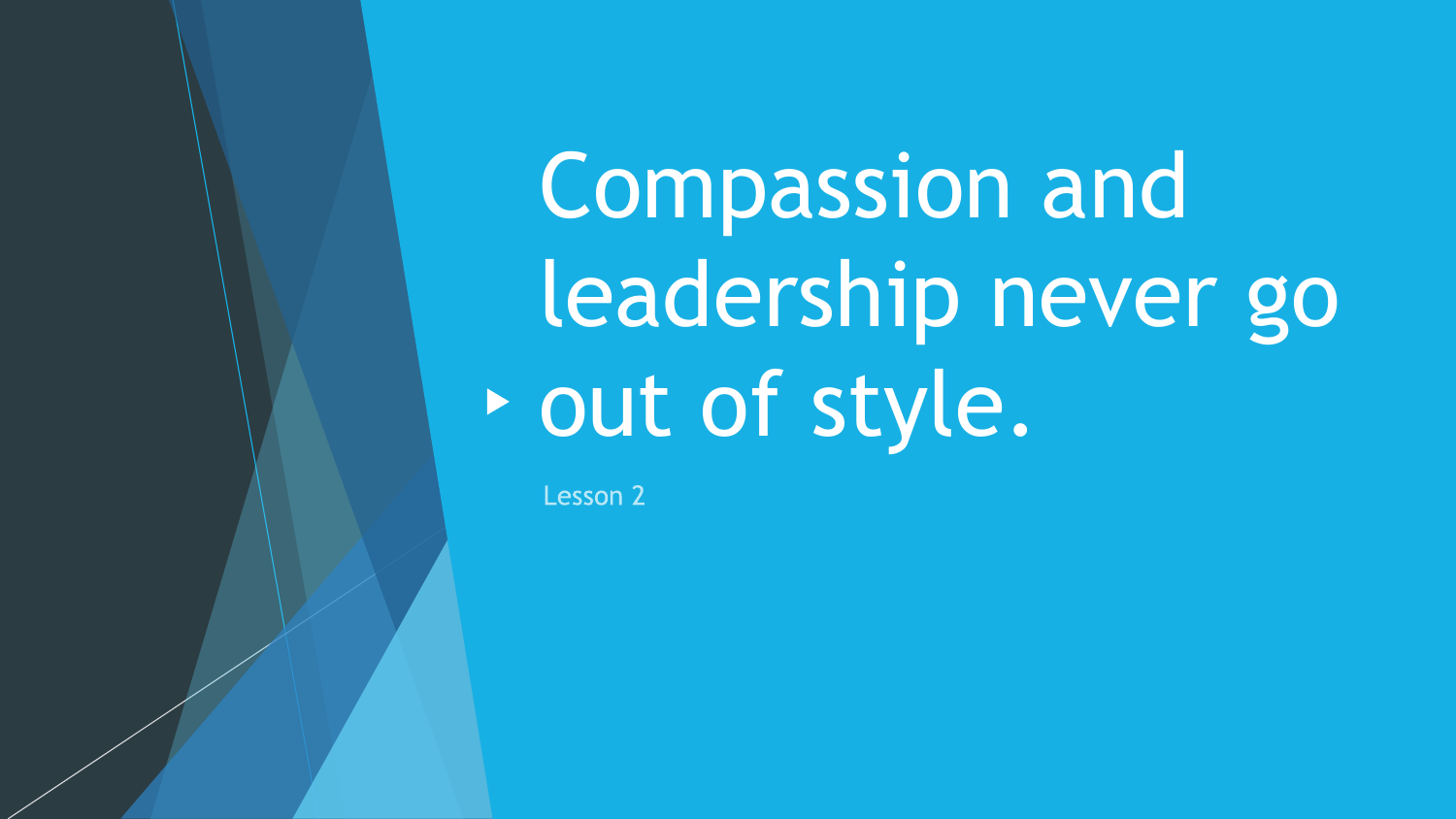#### Compassion and leadership





 **Extend grace to people who, just like you, are dealing with a lot. Don't forget we're humans first.** 

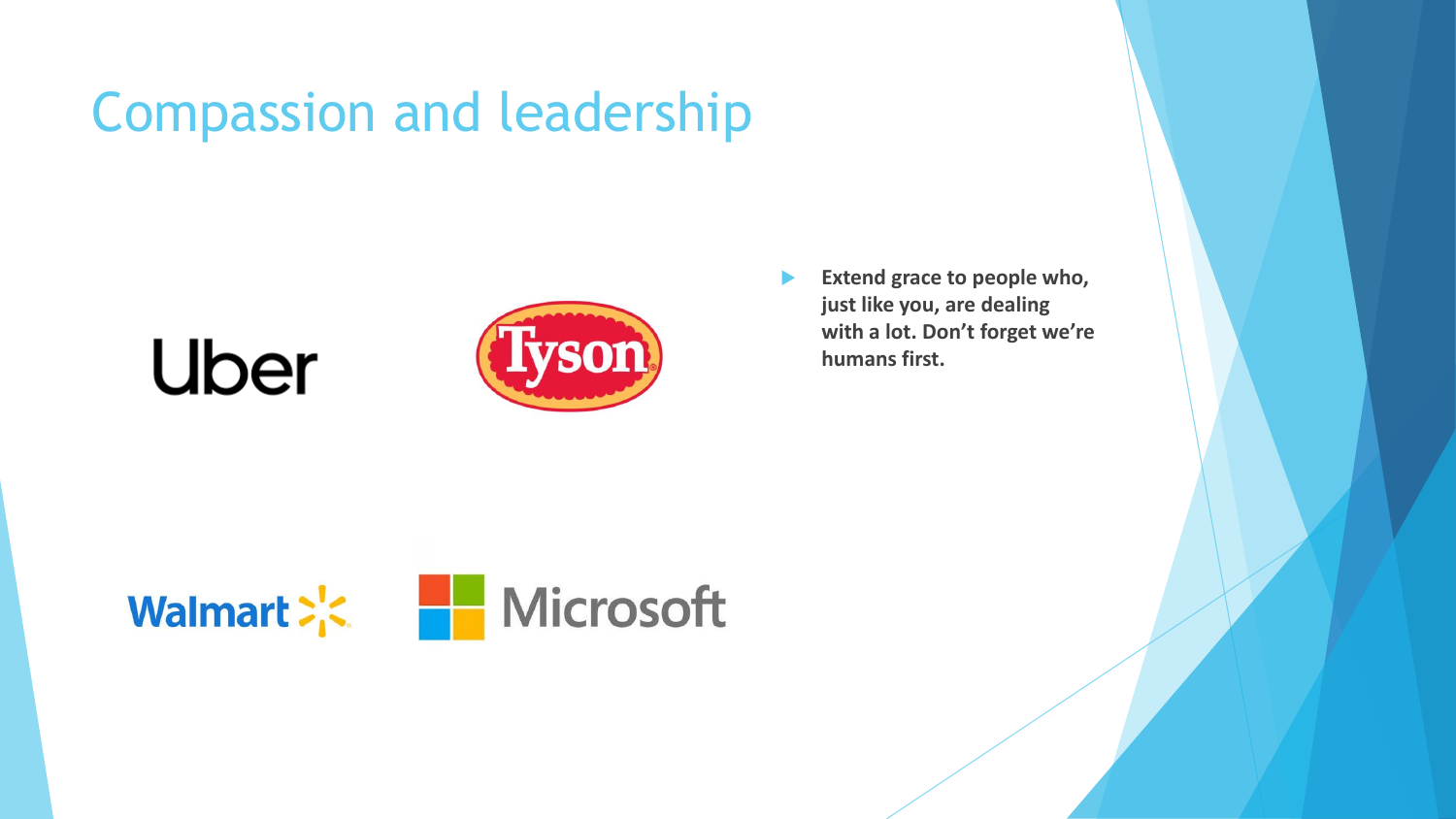#### Compassion and leadership



- Extend grace to people who, just like you, are dealing with a lot.
- **Be the stable, authoritative voice people seek in a crisis.**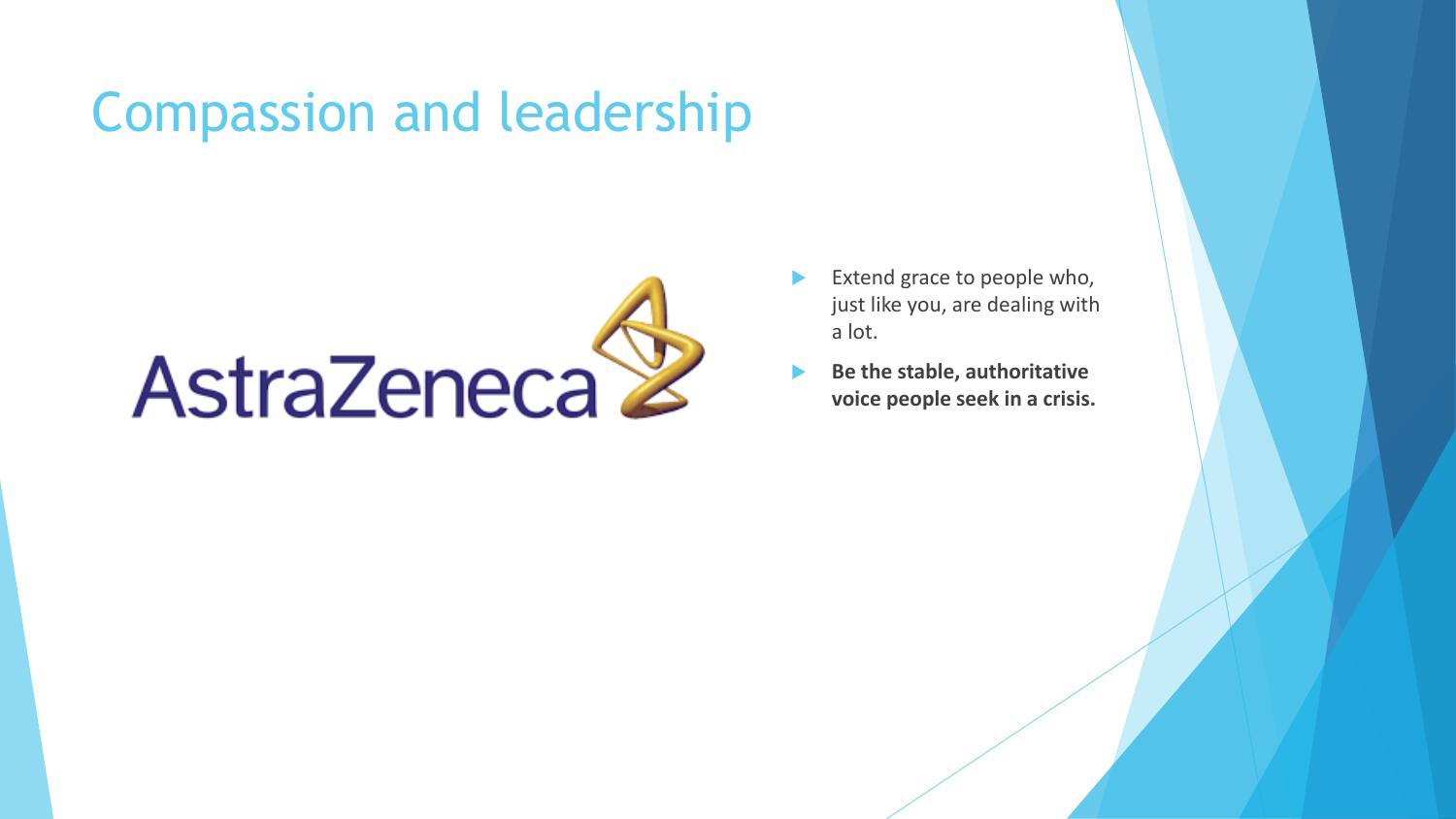#### Compassion and leadership

- Extend grace to people who, just like you, are dealing with a lot.
- $\blacktriangleright$  Be the stable, authoritative voice people seek in a crisis.
- **Live out the values you support.**

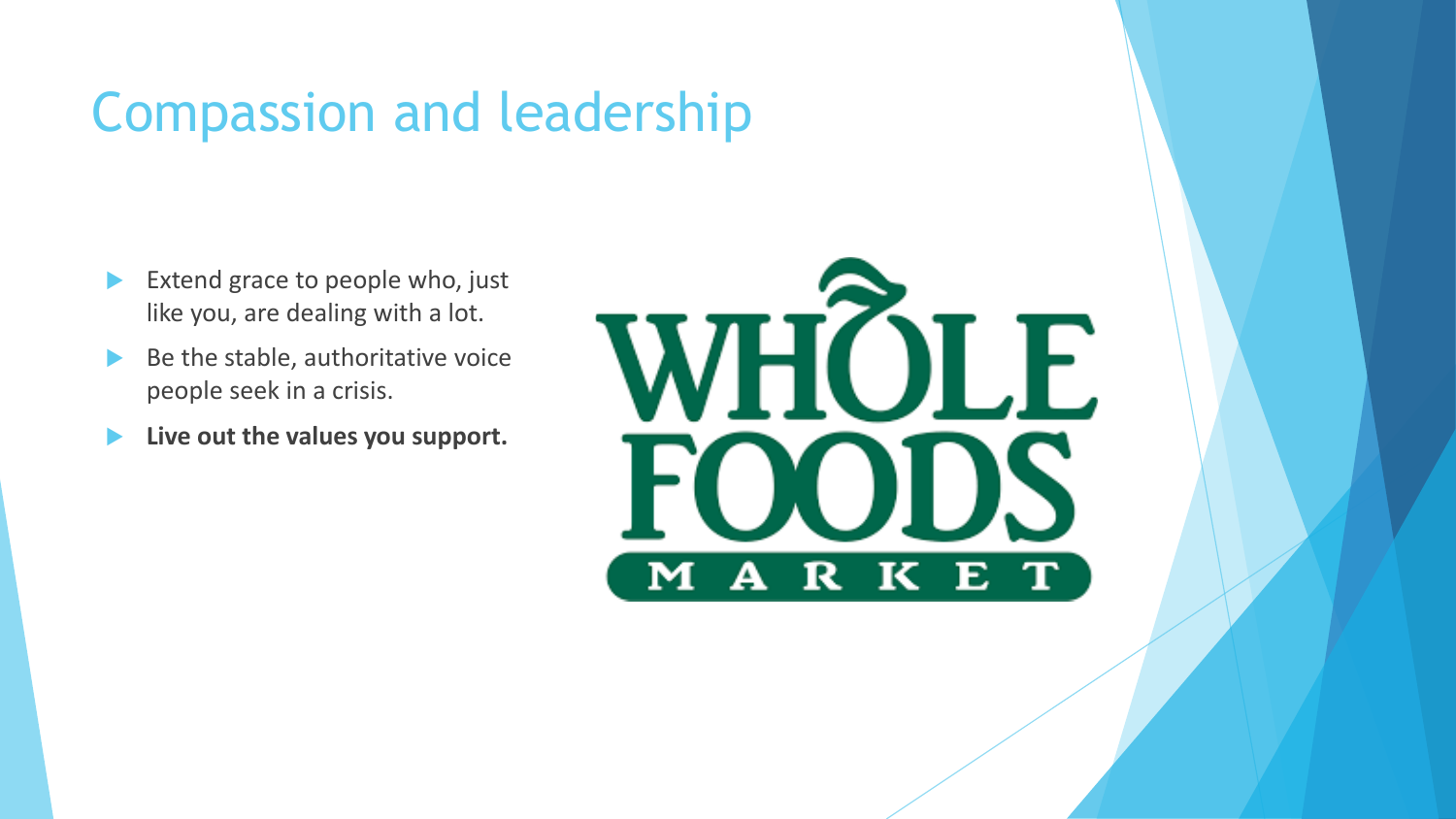Value diversity of thought and opinion.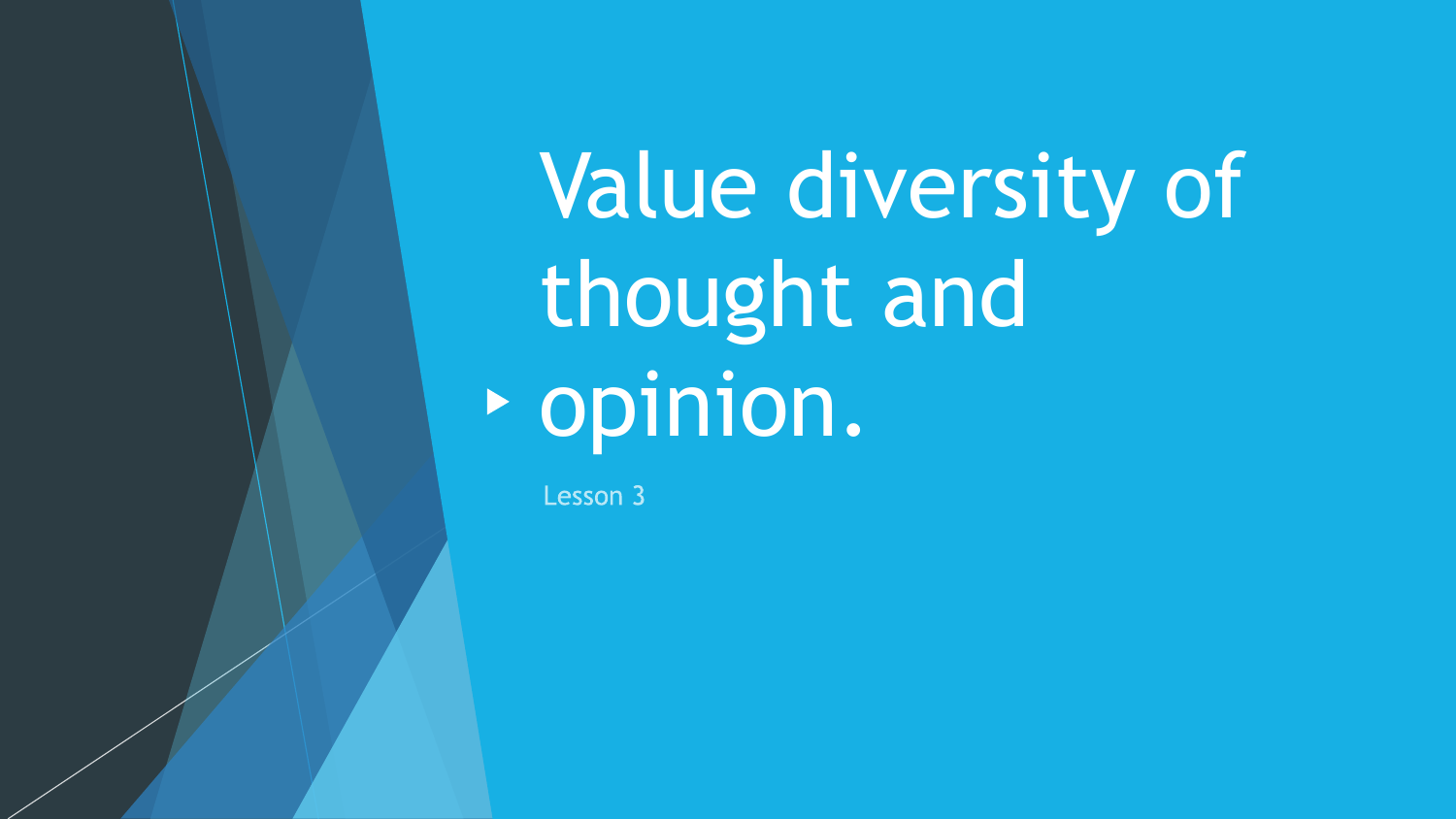#### Diversity and Inclusion



If everyone in your meeting about a major decision looks like you and thinks like you, pull up more chairs to the table.



Check your organization's record on diversity and inclusion before implementing a plan promoting it.

*"Good leadership requires you to surround yourself with people of diverse perspectives who can disagree with you without fear of retaliation."*  Doris Kearns Goodwin, biographer and historian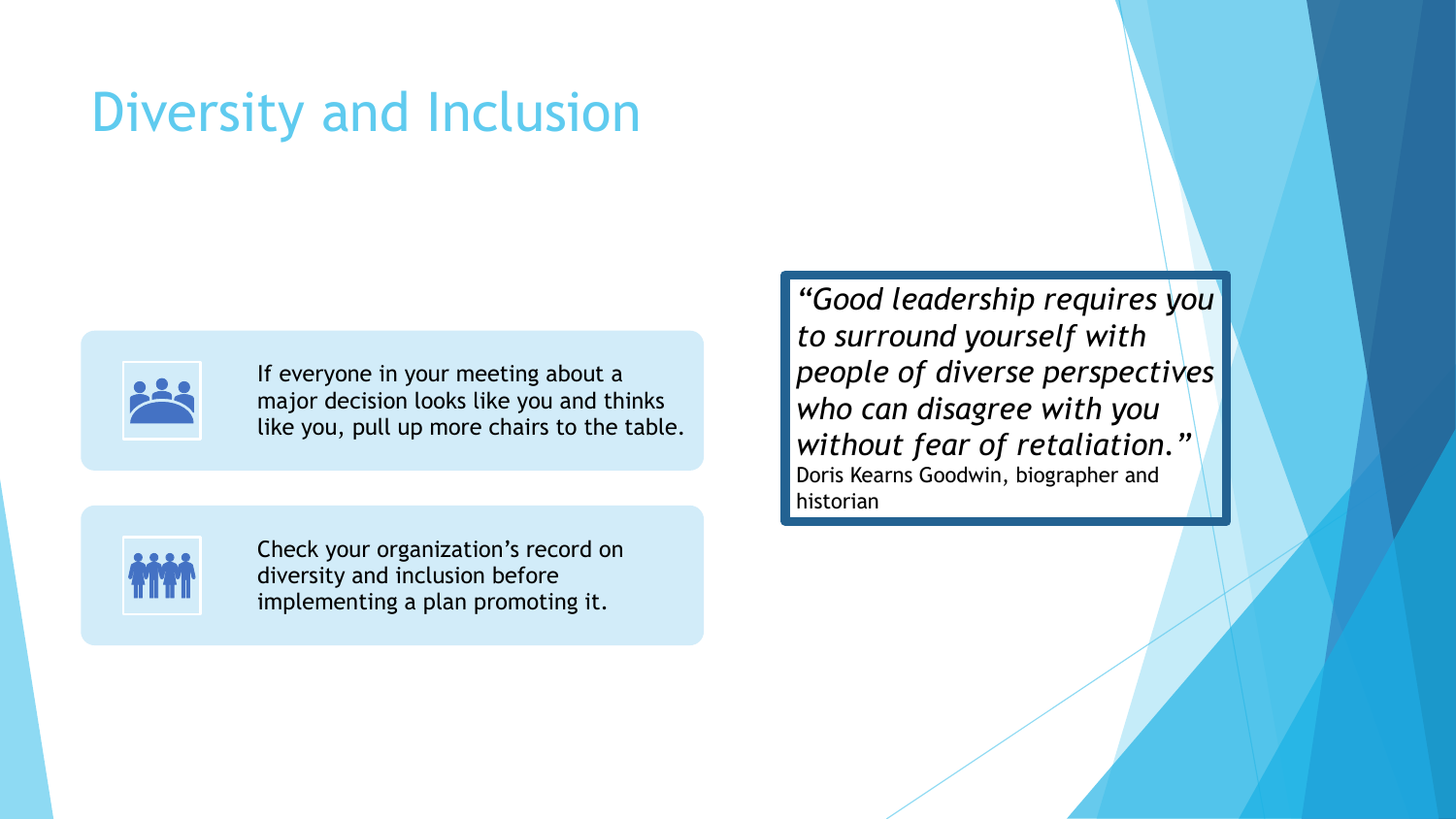Use 2020 challenges to fuel 2021 personal development.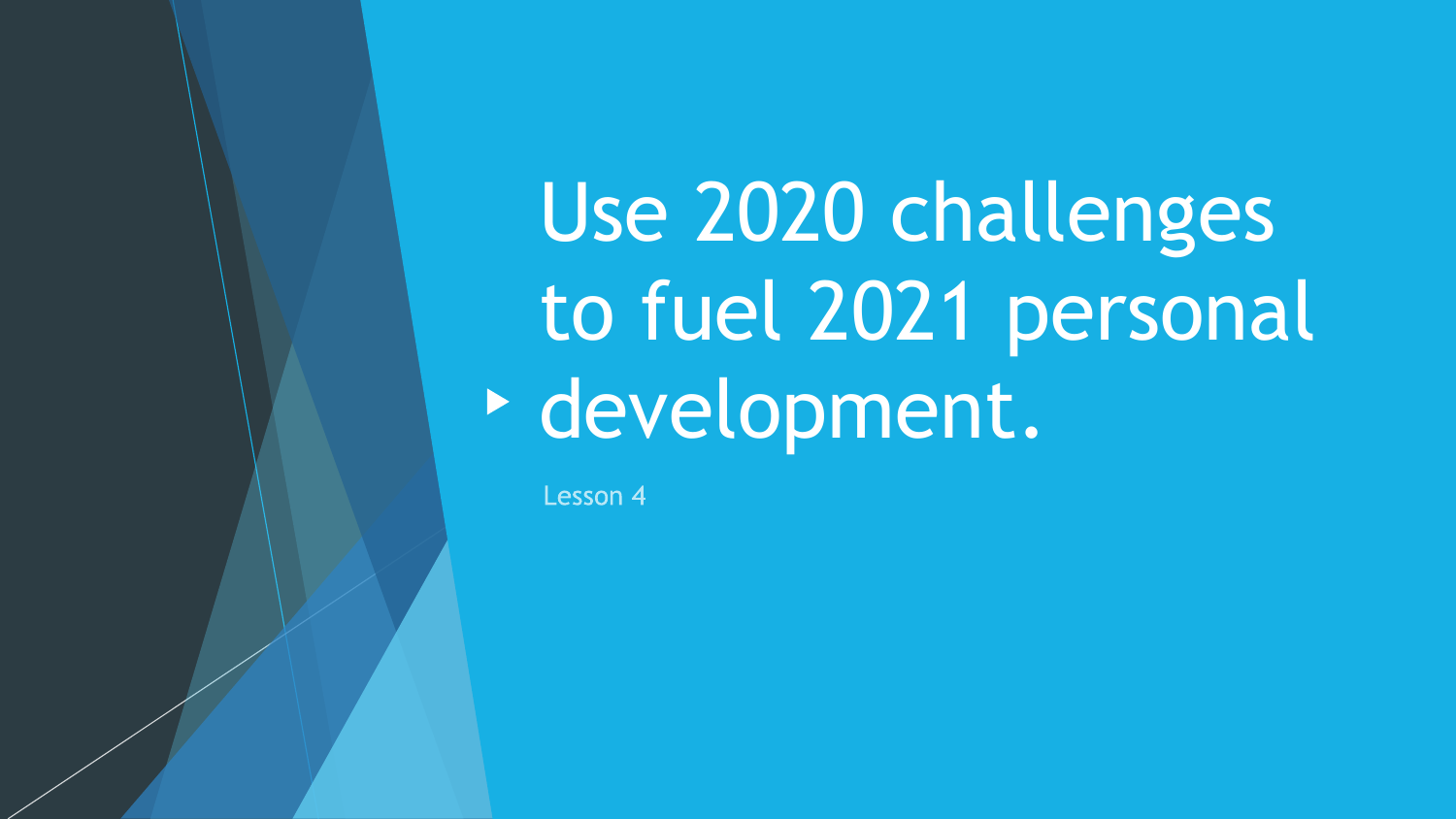YOU CAN'T BE THAT KID STANDING AT THE TOP OF THE WATER SLIDE, **OVERTHINKING IT.** YOU HAVE TO GO **DOWN THE CHUTE.** 

Tina Fey

2021 Personal Development

- Enhance public relations skills (take a class/course, sign-up for webinars, earn a master's degree)
- Earn a credential (APR)
- Serve on your PRAM chapter board, State PRAM Board or SPRF Board
- **Take care of yourself (mentally,** physically, spiritually)
- Get a mentor (I need one! Adopt me.)

ASHLEYBROOKENICHOLAS.COM